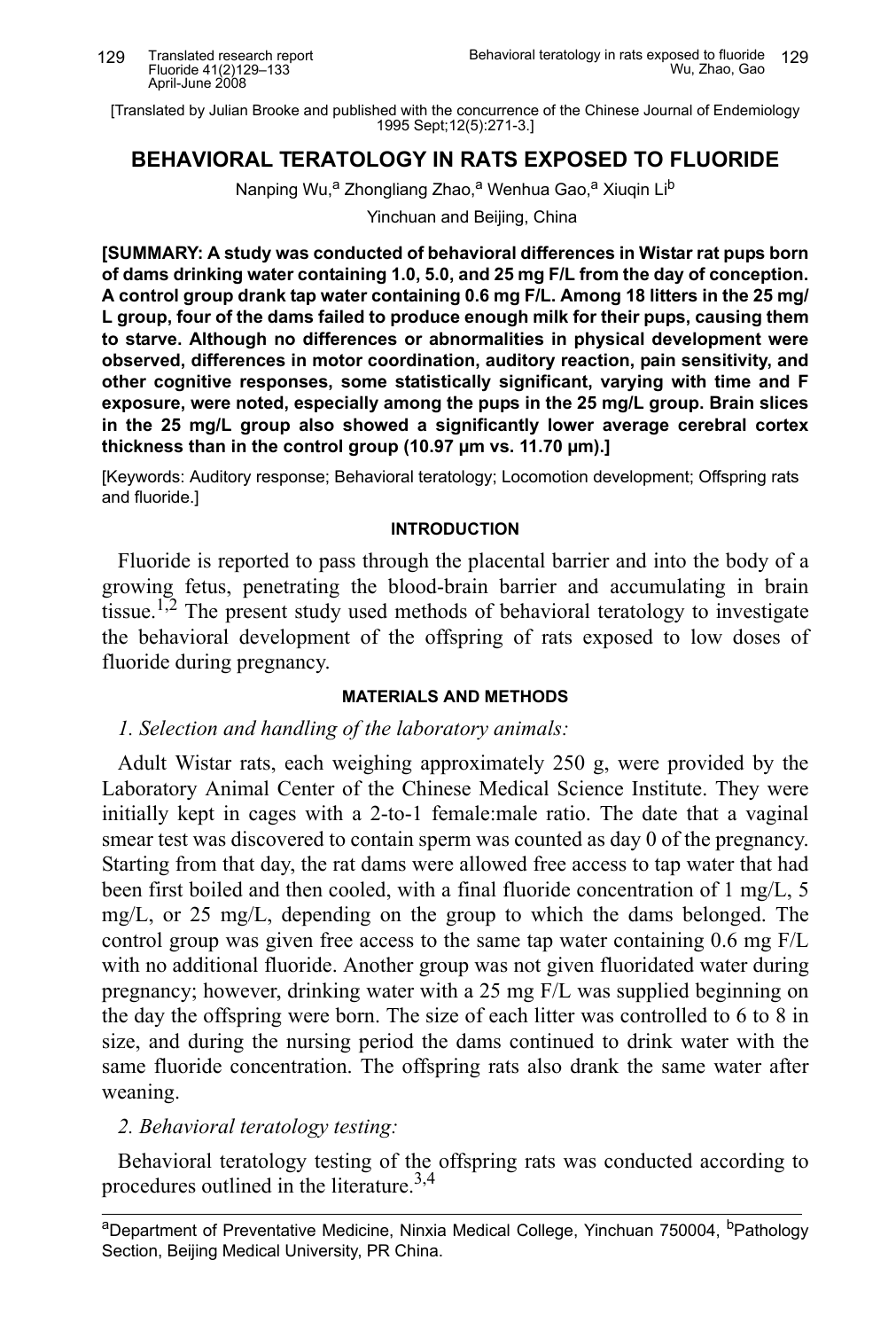**RESULTS**

## *l.Dams:*

There were no significant differences in the weight of the dams or the size of their litters. However, for the 18 litters born to rats drinking 25 mg/L fluoridated water, four of the dams did not produce milk, and two others were low in their production of milk; the rats in these litters eventually starved. This phenomenon did not appear in any of the other groups, and it may indicate that fluoride might have an inhibiting effect on milk production.

# *7" ;ffspring rat pups:*

*(i) Standard physical development:* With regard to the weight of the rats in the various developmental stages after birth, there was no significant difference between the various groups of exposed rats as compared to the control group. Characteristic features of physiological development such as the time of pinna detachment, incisor eruption, and eye opening showed no significant differences between exposed rats and the control rats.

*(ii)* Reflex and sensory *development:* Surface righting, cliff avoidance, and negative taxis testing each showed no differences between the various groups of exposed rats and the control. On day 7, the time required for the pivoting task was noticeably longer for the 25 mg F/L group ( $p<0.05$ ); however, there was no significant difference between any of the groups by day 9. The freezing response to auditory stimuli for the 25 mg/L group was significantly delayed ( $p<0.01$ ), and, when the rats were subjected to hot plate testing on day 45, there were significant differences in the pain response latency period  $(p<0.01)$ . In the control and 1 mg/L groups, male and female rats showed significant differences in pain response, but in the 5 mg/L, 25 mgF/L, and post-birth 25 mg/L groups these sex differences were no longer significant (Table 1).

| Table 1. Pain response latency period in offspring at day 45, by age (mean±SD)                                          |    |                              |                |                 |                              |                        |  |
|-------------------------------------------------------------------------------------------------------------------------|----|------------------------------|----------------|-----------------|------------------------------|------------------------|--|
| Sex                                                                                                                     | n  | Control                      | 1 mg F/L group | 5 mg F/L group  | 25mg F/L group               | Post-birth 25mg F/L qi |  |
| Male                                                                                                                    | 20 | $2.43 \pm 0.39$ <sup>*</sup> | $2.00+0.52*$   | $1.94 \pm 0.29$ | $3.01 \pm 0.46^{\dagger}$    | $2.56 \pm 0.56$        |  |
| Female                                                                                                                  | 20 | $2.14 \pm 0.34$              | $1.67+0.37$    | $1.80 + 0.34$   | $2.82 \pm 0.53$ <sup>†</sup> | $2.40 \pm 0.59$        |  |
| $\frac{1}{2}$ of $\frac{1}{2}$ of a subscription between the second $\frac{1}{2}$ of 04 as a subscription to the second |    |                              |                |                 |                              |                        |  |

\*p<0.05 comparison between the sexes;  $\textsuperscript{t}$  p<0.01 as compared to the control.

*>iii? Motor coordination development:* The results of swimming testing conducted between 9 and 19 days show no significant differences between groups for the offspring in the same development phase with regard to swimming method, swimming angle, or limb usage. On day 20, 24, and 28, a significant increase in leg extension by the 25 mg/L group as compared to the other groups was observed ( $p<0.05$ ,  $p<0.01$ ). In developmental phases I and II, there were no significant differences in locomotion; in phase III, however, the 5 mg/L group showed significantly delayed response  $(p<0.01)$ . No significant differences were observed in forelimb suspension time. In the slanted surface experiment, the number of animals in the post-birth 25 mg/L group that tested negative was significantly higher than the other groups,  $p<0.01$ . In the open field test, the defecations, urinations, circlings, and droppings all showed no significant differences. The latency period for the post-birth 25 mg/L showed significant lengthening  $(p<0.01)$ .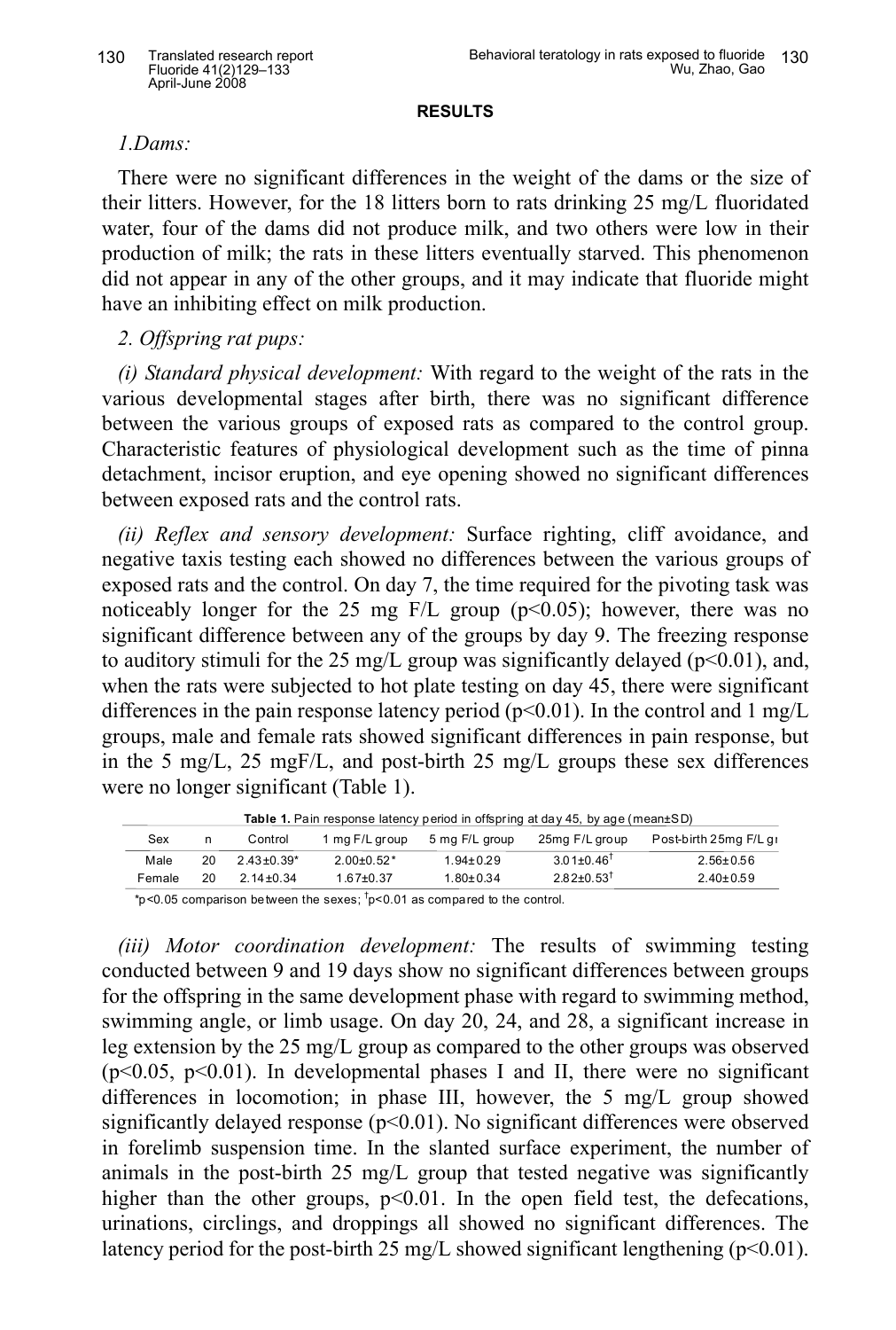Each of the fluoride-dosed groups showed drops in the frequency of face scrubbing ( $p<0.05$  or  $p<0.01$ ). The 5 mg/L and 25 mg/L groups each tended toward fewer rearings, and for the post-birth 25 mg/L group the differences were significant as compared to the control  $(p<0.01)$ , as the total number of squares traveled (Table 2).

| <b>Table 2.</b> Open observation experiment results of the offspring at day 30 |         |    |                       |                          |                   |                           |  |
|--------------------------------------------------------------------------------|---------|----|-----------------------|--------------------------|-------------------|---------------------------|--|
| Group                                                                          | Litters | n  | Latency<br>Period (s) | Face Scrubbings<br>(No.) | Rearings<br>(No.) | Squares<br>Traveled (No.) |  |
| Control                                                                        | 11      | 40 | $4.36 + 2.7$          | $3.9 + 3.3$              | $33.5 + 13.2$     | $141.5 \pm 29.5$          |  |
| 1 mg/L                                                                         | 10      | 40 | $3.93 \pm 2.3$        | $2.3 \pm 2.1*$           | $39.8 + 13.6$     | $145.5 + 29.3$            |  |
| 5 mg/L                                                                         | 10      | 40 | $6.22 + 5.5$          | $2.0 + 1.7*$             | $24.9 + 15.2$     | $114.3 \pm 26.5^*$        |  |
| $25 \text{ mg/L}$                                                              | 11      | 40 | $5.05 \pm 3.1$        | $2.0 \pm 1.4*$           | $28.0 + 12.2$     | $129.9 \pm 30.0$          |  |
| Post-birth 25 mg/L                                                             | 9       | 40 | $7.79 \pm 7.3*$       | $2.8 \pm 2.8$ *          | $18.8 \pm 10.4*$  | 105.5±34.0*               |  |

|  |  | Table 2. Open observation experiment results of the offspring at day 30 |  |  |  |  |
|--|--|-------------------------------------------------------------------------|--|--|--|--|
|--|--|-------------------------------------------------------------------------|--|--|--|--|

\*p<0.01 as compared to the control.

*(iv). Cognitive function:* The results of water maze testing showed that the pups exposed to fluoride during the fetal development phase make more mistakes before discovering the correct path, and in the 25 mg/L group the increase was significant ( $p<0.05$ ). The time it took the 25 mg/L group and the post-birth 25 mg/ L group to find the hidden platform was significantly lengthened, indicating that higher doses of fluoride cause definite learning deficits in exposed fetuses after birth. There were no significant differences between the sexes in their performance in this test (Table 3).

Table 3. The effects of fluoride on locomotion and water maze performance

| Group                | Litters | Locomotion (d) |                |                | Water maze (45-day-old rats) |                            |  |
|----------------------|---------|----------------|----------------|----------------|------------------------------|----------------------------|--|
|                      |         | Phase I        | Phase II       | Phase III      | Training runs                | Time to platform (s)       |  |
| Control              | 11      | $6.1 \pm 1.2$  | $10.1 \pm 1.2$ | $13.6 + 0.9$   | $4.3 + 1.3$                  | $7.09 + 2.18$              |  |
| 1 mg $F/L$           | 10      | $6.4 \pm 0.7$  | $9.5 \pm 0.5$  | $13.5 \pm 0.8$ | $4.0 + 1.6$                  | $8.28 + 2.71$              |  |
| $5$ mg $F/L$         | 10      | $7.9 + 0.9$    | $10.1 + 1.1$   | $14.9 + 1.1*$  | $4.8 + 1.2$                  | $8.63 + 2.98$              |  |
| 25 mg F/L            | 11      | $7.4 + 1.4$    | $9.8 \pm 0.9$  | $13.9 + 0.5$   | $5.2 + 1.3*$                 | $9.54 + 4.16*$             |  |
| Post-birth 25 mg F/L | 9       | $6.0 + 1.8$    | $9.8 + 1.0$    | $13.9 + 0.3$   | $4.9 + 1.8$                  | $10.19{\pm}4.70^{\dagger}$ |  |

\*p<0.05 compared to control;  $\frac{1}{1}$ p<0.01 compared to control.

#### *D" Brain slice pathology:*

At day 21, 70, and 90, brain slices of the offspring were examined for pathological changes, and on day 21 the thickness of the cerebral cortex of the control and 25 mg/L groups were measured. The average control group pup's cerebral cortex was 11.70  $\mu$ m thick versus 10.97  $\mu$ m for the 25 mg/L group; the difference between the two is significant, indicating that fluoride can slow brain cell growth. The examination of brain slices showed focal neuronophagia in all of the 25 mg/L offspring at day 70 and 90; there were no significant pathological changes in the brain tissues of the other groups.

#### **DISCUSSION**

At present, numerous experiments have already demonstrated that developmental and behavior changes can occur in an organism exposed to doses less than that which would cause obvious structural irregularities. Using methods of behavioral teratology to evaluate the safety of chemical substances has already received significant attention. Due to the complexity as well as the highly adaptive nature of the central nervous system, a single behavioral test or a small group of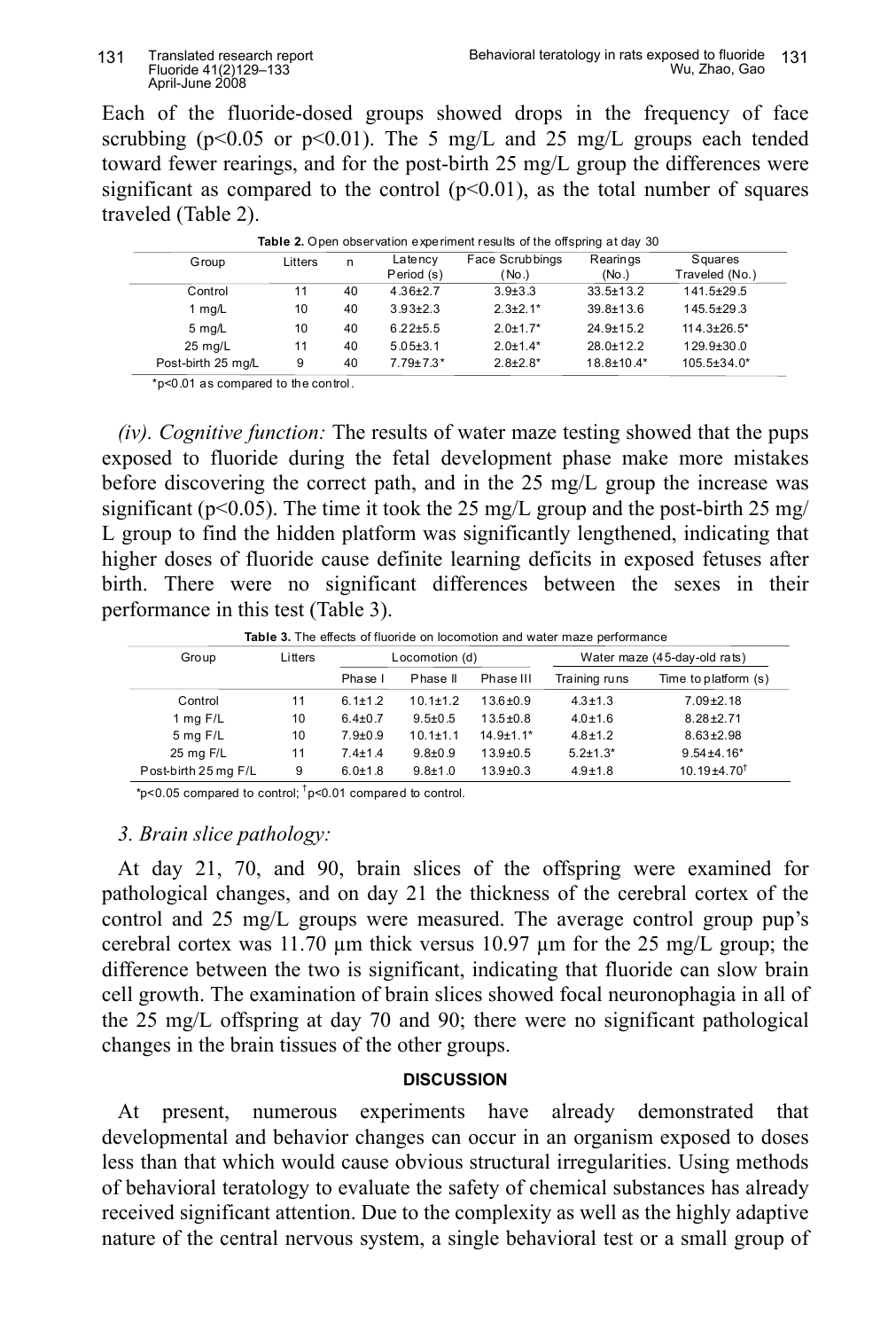tests cannot properly reflect the effects of a particular factor on general behavior; a full test battery is required along with longitudinal study tracking changes over time. <sup>5</sup> In the present experiment, after the rat dams were exposed to fluoride though their contaminated drinking water, there were no significant differences in the weight of offspring and size of litter; however, the proportion of dams drinking 25 mg F/L water that were low or completely lacking in milk rose significantly, indicating that fluoride has an inhibiting effect on milk production. Song Keqin et al.<sup>6</sup> found that the prolactin in the pituitary glands of chronically fluoride poisoned rats exhibited changes in cell ultrastructure, and they theorize that fluoride inhibits the release of prolactin and perhaps even has a direct, toxic effect on prolactin cells. The results of our experiment support that conclusion. Based on the relevant indices, there was no significant delay in physical development in the offspring, suggesting that fluoride does not affect physical development at the doses used in this experiment.

In the literature there are reports that fluoride affects auditory function; the results of tests conducted on endemic fluoride-poisoned patients show that the damage to the auditory system caused by fluoride leads to a kind of nerve deafness to high frequency sounds, and the authors believe that fluoride's toxic effects on the eighth cranial nerve is the mechanism by which this occurs.<sup>7</sup> Here the freeze response to auditory stimuli in the pups showed significant delay, indicating that relatively high doses of fluoride can negatively influence the development of auditory nerves. Guan Zhizhong et  $al^{[8]}$  report that the offspring of rats exposed to fluoride have retarded cerebral development and exhibit changes in neural cell ultrastructure. The results of the present experiment suggest that the effects of high doses of fluoride on the behavior development of the offspring are visible primarily as slight delays in response times, particularly in regard to motor and coordination function as well as muscle strength. The measurement of the thickness of the cerebral cortex of offspring on day 21 revealed that the 25 mg/L group had a significantly thinner cerebral cortex as compared to the control. This histological analysis indicates that fluoride slows the growth of brain cells

In our study, two groups of offspring rats were exposed to high dosages of fluoride: one whose exposure began during fetal development, and the other whose first exposure occurred after birth, during nursing. The results indicate there were no significant differences between the two groups with respect to early development indicators. Locomotion and coordination functions, however, showed greater developmental delay in the rat pups exposed to fluoride at nursing as compared to those exposed to the same dose during the fetal stage. This difference could be due to the development of a tolerance to fluoride in the pups in the latter group. Reports in the literature show that long-term, exposure with slow increases in the fluoride concentration in cell cultures will cause cells to develop a tolerance to otherwise fatal doses of fluoride, even to the point where the fluoride does not measurably affect cell growth. The mechanism at work could be an adaptation of the cell membrane, blocking fluoride from entering the cell as well as actively removing fluoride already inside, and thus maintaining a low intracellular fluoride concentration. 9